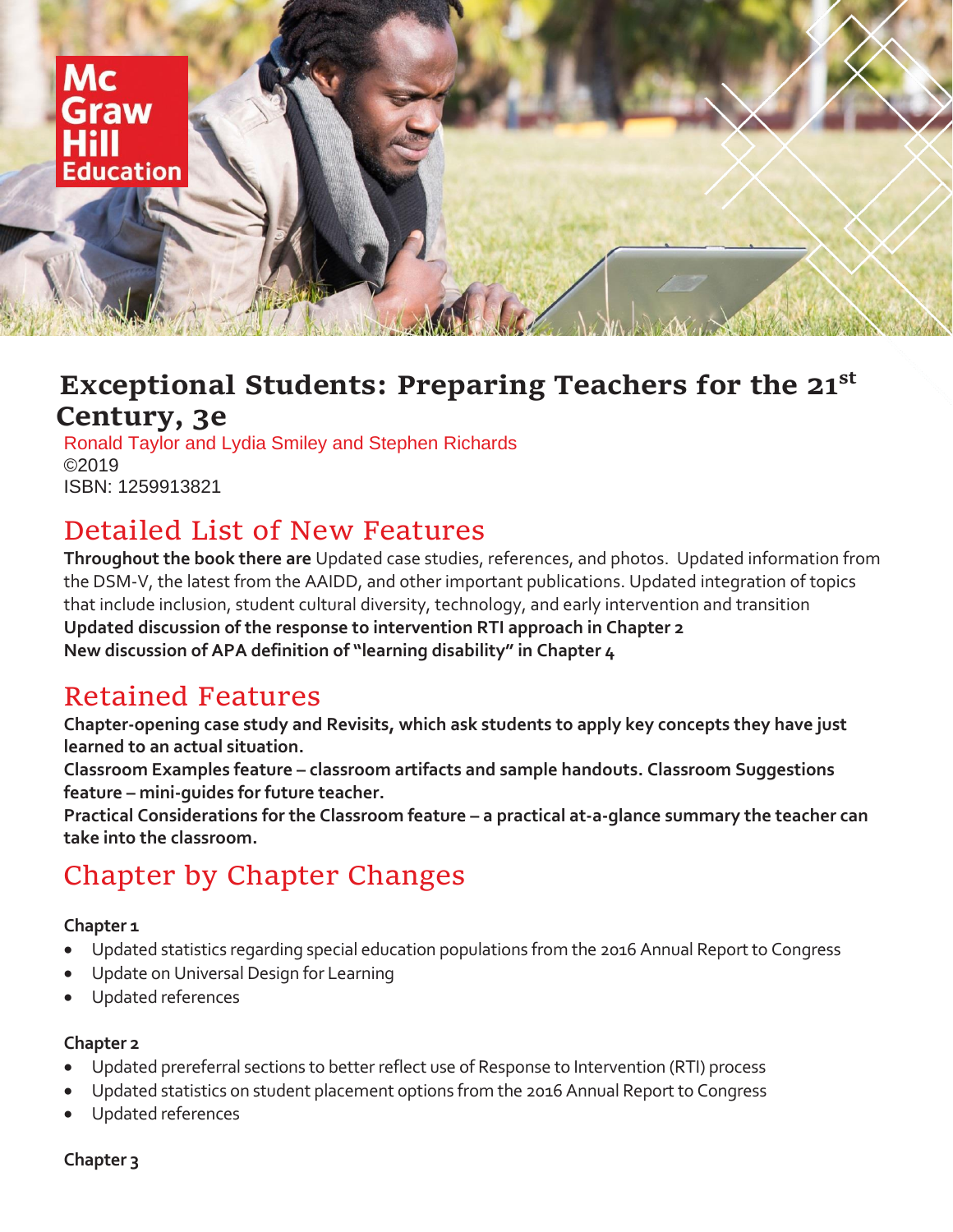• Updated references

#### **Chapter 4**

- Updated statistics from the 2016 Annual Report to Congress
- Added DSM-5 definition for comparison purposes

#### **Chapter 5**

- Updated opening case study to reflect RTI process
- Updated information from the AAIDD

#### **Chapter 6**

- Updated statistics from the 2016 Annual Report to Congress
- Updated references

#### **Chapter 7**

- Updated statistics from the 2016 Annual Report to Congress and the National Center for Health Statistics
- Updated statistics on service providers from ASHA
- Updated references

#### **Chapter 8**

• Updated references

#### **Chapter 9**

• Updated references and information concerning many aspects of working with students who are blind or have low vision

#### **Chapter 10**

- Updated statistics from 2016 Annual Report to Congress
- Updated references and information from various conditions

#### **Chapter 11**

- Updated statistics from the 2016 Annual Report to Congress and CDC and NIMH
- Updated screening instrument for early identification
- Updated Gray's Social Stories
- Updated references

#### **Chapter 12**

• Updated references

#### **Chapter 13**

- Updated statistics from the 2016 Annual Report to Congress
- Updated statistics and information from the Kids Count Data Book from Anne E. Casey Foundation and the Child Welfare Information Gateway and Department of Human and Health Services
- Updated screening measures for early identification
- Updated references

#### **Chapter 14**

• Updated from DSM-5 definition and diagnostic criteria